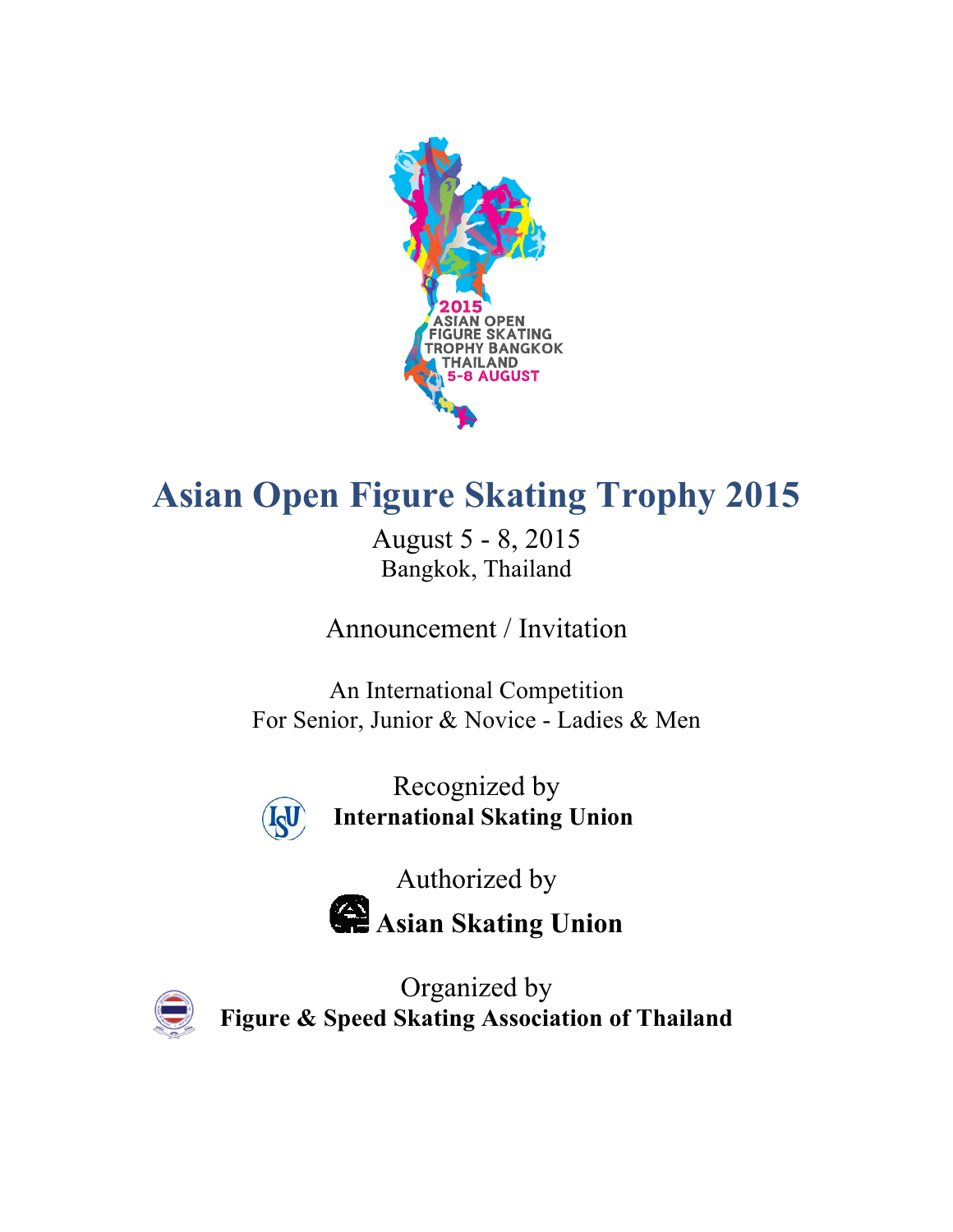



## **1. GENERAL REGULATIONS**

The Asian Open Figure Skating Trophy 2015 will be conducted in accordance with the ISU Constitution and General Regulations 2014, the ISU Special Regulations & Technical Rules Single & Pairs Skating and Ice Dance 2014, and the relevant ISU Communications.

Asian Open Figure Skating Trophy 2015 is open to all ISU Member Federations. The competitors must meet the requirements of participation, citizenship and residency in ISU Rule 109 and ISU Communication No. 1420. In accordance with Rule 109 of the ISU Regulations and ISU Communication No. 1420, any competitor who does not have the nationality of the member that he/she represents, or who, although having such nationality, has represented another member in the past, must present an ISU Clearance Certificate.

## **2. TECHNICAL DATA**

All events as well as the official practices will take place at Imperial World Ice Skating Samrong [IWIS] 30m x 60m, Bangkok, Thailand. The facility is indoor, heated artificial ice surfaces. Ice Rink address: 999/1 Sukumvit Road, Samrong Nua, Amphur Muang, Samutprakarn 10270

## **2.1 Senior Men and Ladies**

| AGE<br><b>LIMITS:</b>           | In accordance with the ISU Rule 108, paragraph 3 a), the participants<br>must have reached at least the age of fifteen (15) before July 1<br>preceding the competition (born before July 1, 2000).                                                                                             |
|---------------------------------|------------------------------------------------------------------------------------------------------------------------------------------------------------------------------------------------------------------------------------------------------------------------------------------------|
| <b>SHORT</b><br><b>PROGRAM:</b> | The required elements to be performed are listed in ISU Technical Rules<br>Single $\&$ Pair Skating 2014, Rule 611, paragraph 2 and the respective ISU<br>Communications.<br>Duration: 2 minutes and 50 seconds maximum, but may be less.                                                      |
| <b>FREE</b><br><b>SKATING:</b>  | In accordance with ISU Technical Rules Single $\&$ Pair Skating 2014,<br>Rule 612 and the respective ISU Communications; special attention should be<br>paid to the "well balanced program".<br>Duration: Men: 4 minutes and 30 seconds, $+/-10$ seconds<br>Ladies: 4 minutes, $+/-10$ seconds |

## **2.2 Junior Men and Ladies**

*AGE* In accordance with the ISU Rule 108, paragraph 3 b), the participants *LIMITS*: must have reached at least the age of thirteen (13) and have not reach the age of nineteen (19) before July 1 preceding the competition (born between July 1, 1996 and June 30, 2002).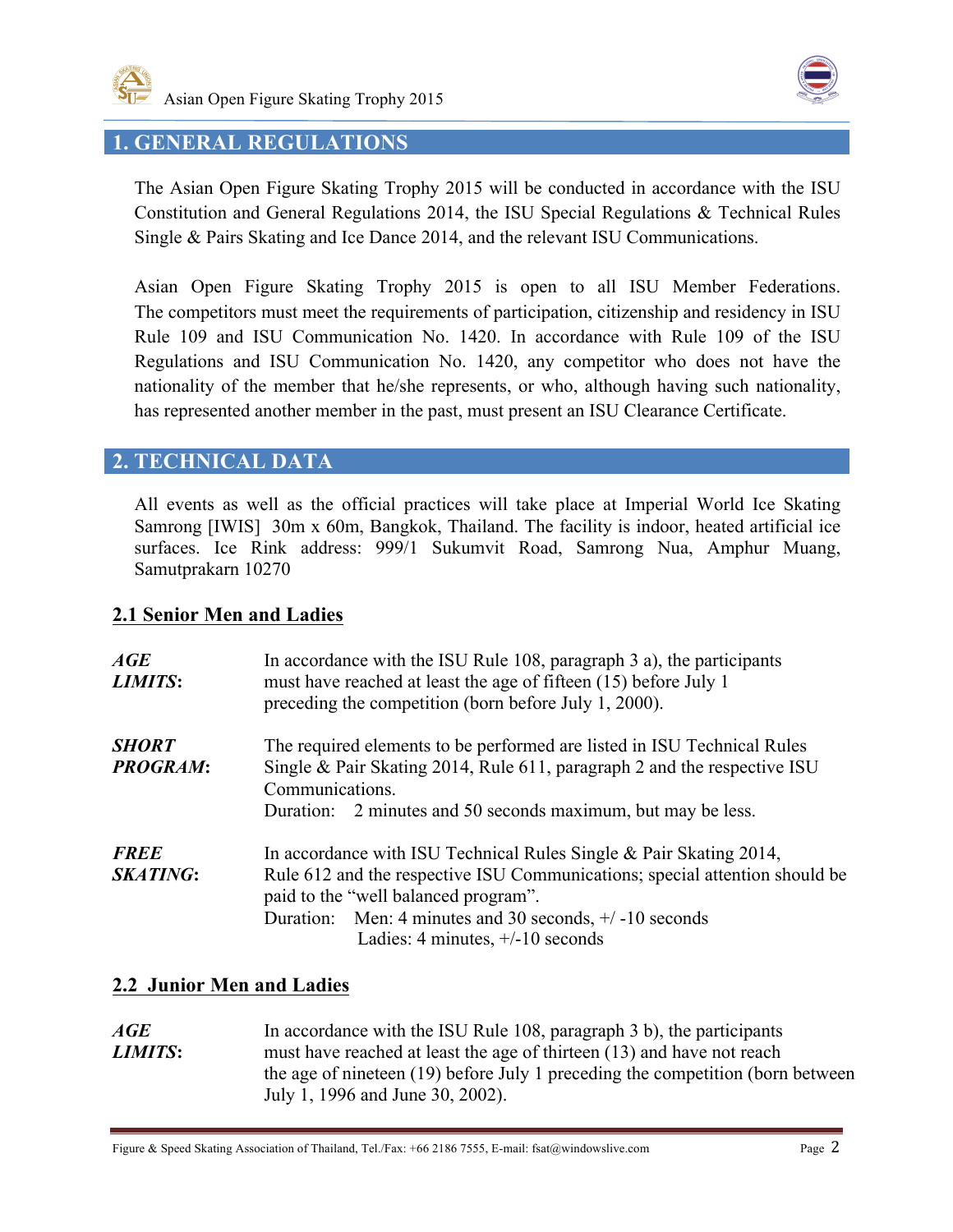



| <b>SHORT</b><br><b>PROGRAM:</b> | The required elements to be performed are listed in ISU Technical Rules<br>Single & Pair Skating 2014, Rule 611, paragraph 3, the required<br>elements for 2015-2016, and the respective ISU Communications.<br>2 minutes and 50 seconds maximum, but may be less.<br>Duration:                                                                                                                                                                                                                                                                                                                                                 |
|---------------------------------|---------------------------------------------------------------------------------------------------------------------------------------------------------------------------------------------------------------------------------------------------------------------------------------------------------------------------------------------------------------------------------------------------------------------------------------------------------------------------------------------------------------------------------------------------------------------------------------------------------------------------------|
| <b>FREE</b><br><b>SKATING:</b>  | In accordance with ISU Technical Rules Single & Pair Skating 2014, Rule<br>612 and the respective ISU Communications; special attention should<br>be paid to the "well balanced program".<br>Men: 4 minutes, $+/-10$ seconds<br>Duration:<br>Ladies: 3 minutes and 30 seconds, $+/-10$ seconds                                                                                                                                                                                                                                                                                                                                  |
|                                 | <b>2.3 Advanced Novice Boys and Girls</b>                                                                                                                                                                                                                                                                                                                                                                                                                                                                                                                                                                                       |
| AGE<br><b>LIMITS:</b>           | In accordance with the ISU Rule $108$ , paragraph $3$ c), the participants<br>must have reached at least the age of ten (10) and have not reach<br>the age of fifteen (15) before July 1 preceding the competition (born between<br>July 1, 2000 and June 30, 2005).                                                                                                                                                                                                                                                                                                                                                            |
| <b>SHORT</b><br><b>PROGRAM:</b> | The required elements to be performed has been listed in ISU<br>Communications No. 1886, as follows:                                                                                                                                                                                                                                                                                                                                                                                                                                                                                                                            |
|                                 | <b>Advanced Novice Boys:</b><br>a) Axel Paulsen or double Axel Paulsen<br>b) Double or triple jump immediately proceeded by connecting steps,<br>may not repeat jump in a)<br>c) One jump combination consisting of two double jumps or one double and<br>one triple jump, both jumps may not repeat jump in a) or b<br>d) Camel or sit spin (minimum of six $(6)$ revolutions) with change of foot and<br>no flying entrance<br>e) Spin combination with only one change of foot (minimum of five (5)<br>revolutions on each foot). Flying entry is allowed.<br>f) One step sequences with full utilization of the ice surface |
|                                 | <b>Advanced Novice Girls:</b><br>a) Axel Paulsen or double Axel Paulsen<br>b) Double or triple jump immediately proceeded by connecting steps, may not<br>repeat jump in a)<br>c) One jump combination consisting of two double jumps or one<br>double and one triple jump, both jumps may not repeat jump in a) or b)<br>d) Layback or sideways leaning spin (minimum of six (6) revolutions)<br>e) Spin combination with only one change of foot (minimum of five (5)<br>revolutions on each foot). Flying entry is allowed.<br>f) One step sequence with full utilization of the ice surface                                 |

Duration: 2 minutes and 30 seconds maximum, but may be less.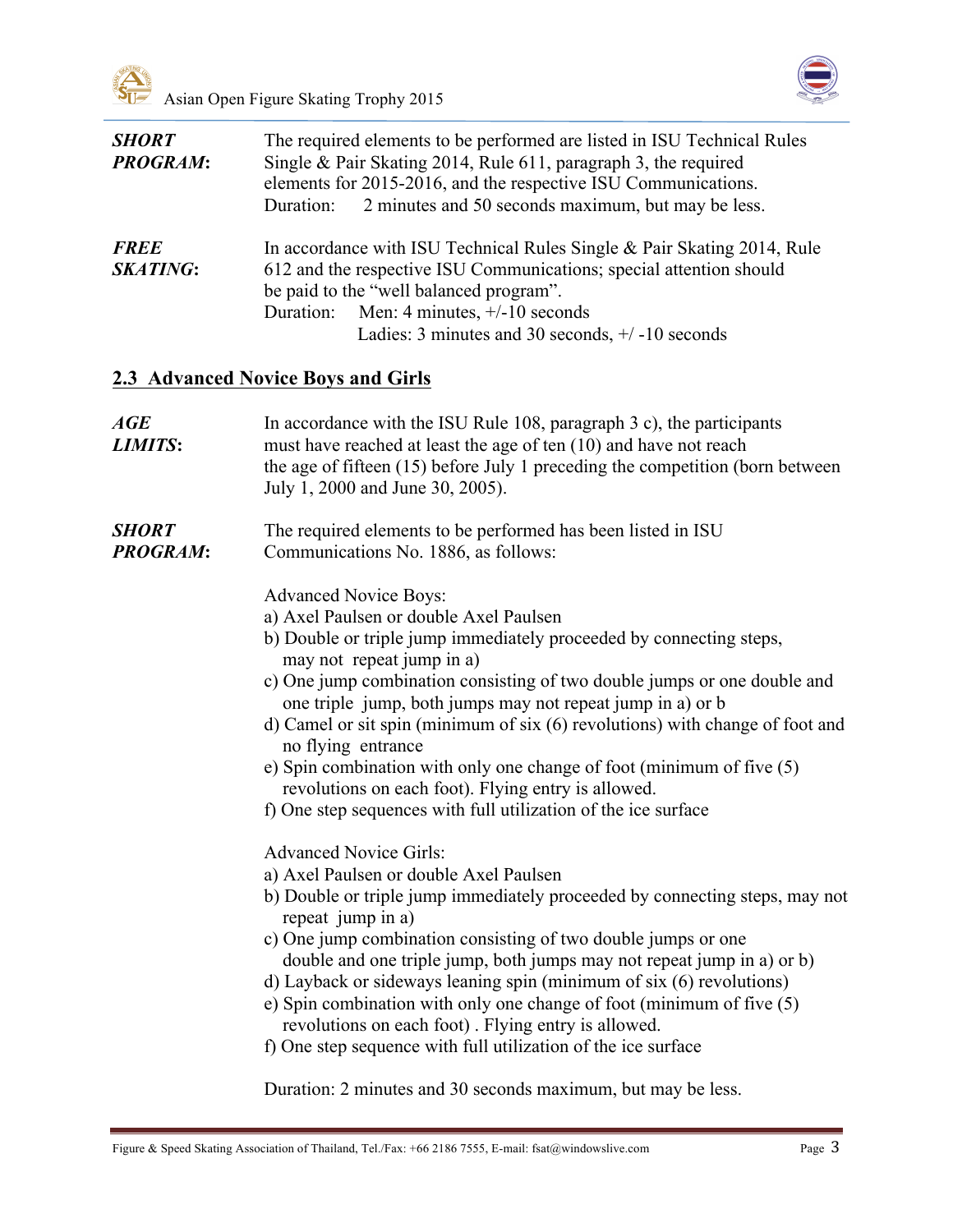

| <b>FREE</b><br><b>SKATING:</b>           | The explanation for a "well balanced program" has been listed in the ISU<br>Communication No. 1886, as follows:<br>Advanced Novice Boys and Girls<br>a) Maximum 6 jump elements for Girls and 7 jump elements for Boys<br>one of which must be an Axel type jump. A jump combination can contain<br>only 2 jumps. Only 2 jumps with three (3) or more revolutions can be<br>repeated either in a jump combination or in a jump sequence. Any single and<br>double jump (including Double Axel) cannot be executed more than twice in<br>total.<br>b) There must be a maximum of two (2) spins of a different nature, one of<br>which must be a spin combination (minimum of ten $(10)$ revolutions) and one<br>a flying spin or a spin with a flying entrance (minimum of six $(6)$ )<br>revolutions). |                                                                                      |                                                            |
|------------------------------------------|--------------------------------------------------------------------------------------------------------------------------------------------------------------------------------------------------------------------------------------------------------------------------------------------------------------------------------------------------------------------------------------------------------------------------------------------------------------------------------------------------------------------------------------------------------------------------------------------------------------------------------------------------------------------------------------------------------------------------------------------------------------------------------------------------------|--------------------------------------------------------------------------------------|------------------------------------------------------------|
|                                          |                                                                                                                                                                                                                                                                                                                                                                                                                                                                                                                                                                                                                                                                                                                                                                                                        |                                                                                      |                                                            |
|                                          |                                                                                                                                                                                                                                                                                                                                                                                                                                                                                                                                                                                                                                                                                                                                                                                                        |                                                                                      |                                                            |
|                                          | c) There must be a maximum of one $(1)$ step sequence                                                                                                                                                                                                                                                                                                                                                                                                                                                                                                                                                                                                                                                                                                                                                  |                                                                                      |                                                            |
|                                          | Duration:                                                                                                                                                                                                                                                                                                                                                                                                                                                                                                                                                                                                                                                                                                                                                                                              | Boys: 3 minutes and 30 seconds, $+/-10$ seconds<br>Girls: 3 minutes, $+/-10$ seconds |                                                            |
| <b>LEVELS</b><br><b>EXPLANATIONS:</b>    | For Advanced Novice Singles, in all elements which are subject to Levels,<br>only features up to Level 3 will be counted. Any additional features will not<br>count for Level requirements and will be ignored by the Technical Panel.                                                                                                                                                                                                                                                                                                                                                                                                                                                                                                                                                                 |                                                                                      |                                                            |
| <b>PROGRAM</b><br><b>COMPONENTS:</b>     | The Program Components are only judged in<br>$\triangleright$ Skating Skills<br>$\triangleright$ Transitions<br>$\triangleright$ Performance/Execution<br>$\triangleright$ Interpretation                                                                                                                                                                                                                                                                                                                                                                                                                                                                                                                                                                                                              |                                                                                      |                                                            |
| <b>FACTORS:</b>                          | a) Short Program<br>$\triangleright$ for boys 0.9<br>$\triangleright$ for girls 0.8                                                                                                                                                                                                                                                                                                                                                                                                                                                                                                                                                                                                                                                                                                                    | The factors for the Program Components is                                            | b) Free Skating<br>for boys 1.8<br>➤<br>for girls 1.6<br>➤ |
| <b>2.4 Basic Novice B Boys and Girls</b> |                                                                                                                                                                                                                                                                                                                                                                                                                                                                                                                                                                                                                                                                                                                                                                                                        |                                                                                      |                                                            |

| AGE                            | In accordance with the ISU Rule 108, paragraph 3 c) and ISU Communication                                                                                                                                                |
|--------------------------------|--------------------------------------------------------------------------------------------------------------------------------------------------------------------------------------------------------------------------|
| <b>LIMITS:</b>                 | No. 1886, the participants must have reached at least the age of thirteen (13)<br>And have not reached the age of fifteen (15) before July 1 preceding the<br>competition (born between July 1, 2000 and June 30, 2002). |
| <b>FREE</b><br><b>SKATING:</b> | The explanation for a "well balanced program" has been listed in the ISU<br>Communication No. 1886, as follows:                                                                                                          |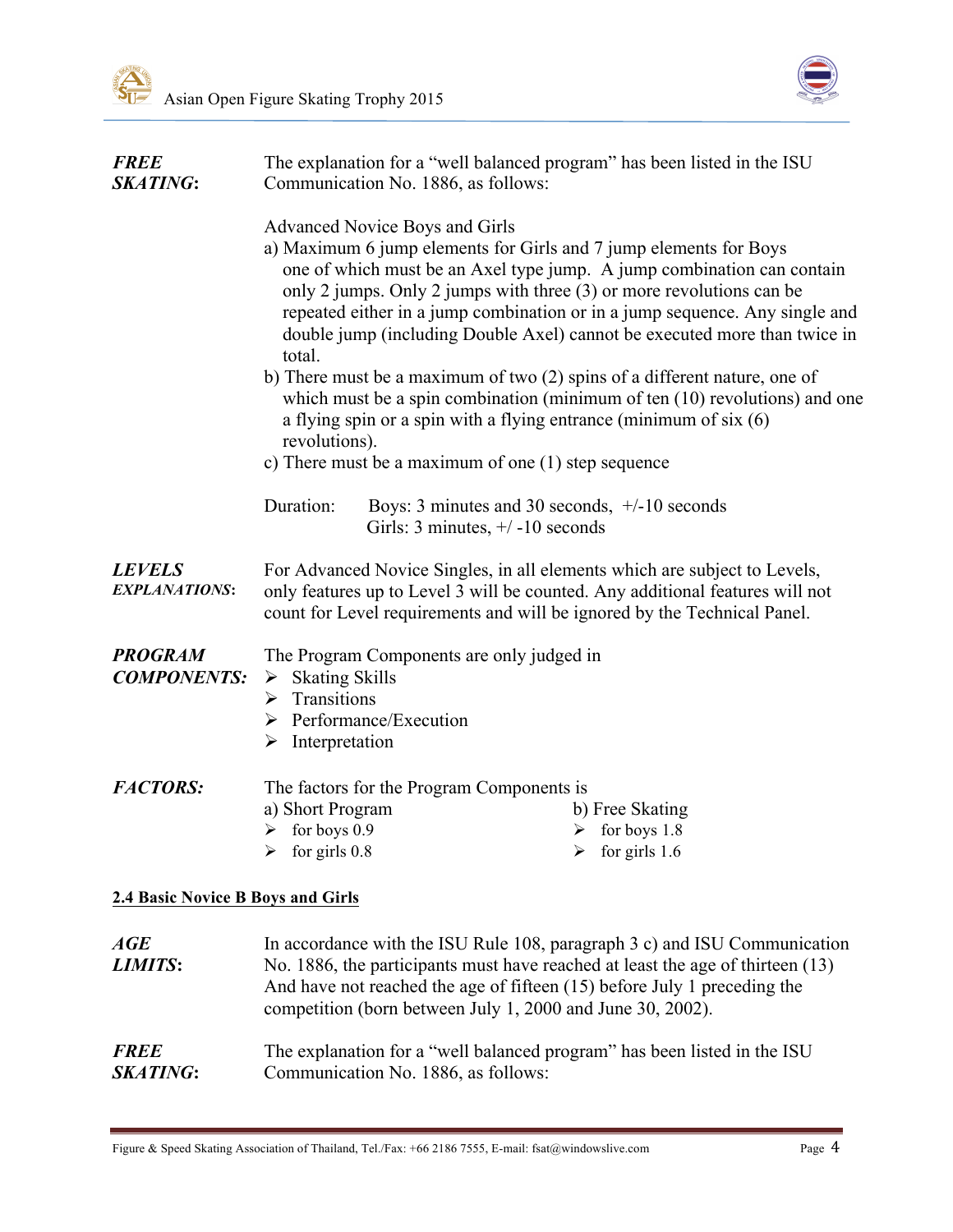

Boys and Girls

|                                           | a) Maximum of 5 jump elements for Girls and 6 jump elements for Boys one<br>of which must be an Axel type jump. There may be up to two (2) jump<br>combinations or sequences. A jump combination can contain only two (2)<br>jumps. Only two $(2)$ jumps with two and a half $(2\frac{1}{2})$ or more revolutions<br>can be repeated either in a jump combination or in a jump sequence. Any<br>single and double jump (including Double Axel) cannot be executed more<br>than twice in total.<br>b) There must be a maximum of two (2) spins of a different nature, one of<br>which must be a spin combination (minimum of ten $(10)$ revolutions in total)<br>and one a flying spin or a spin with a flying entrance (minimum of $six(6)$ )<br>revolutions in total).<br>c) There must be for Girls and Boys One (1) step sequence fully utilizing the ice<br>surface. The sequence will receive Level features and will also be evaluated<br>in GOE. |
|-------------------------------------------|---------------------------------------------------------------------------------------------------------------------------------------------------------------------------------------------------------------------------------------------------------------------------------------------------------------------------------------------------------------------------------------------------------------------------------------------------------------------------------------------------------------------------------------------------------------------------------------------------------------------------------------------------------------------------------------------------------------------------------------------------------------------------------------------------------------------------------------------------------------------------------------------------------------------------------------------------------|
|                                           | Duration: 3 minutes, $+/-10$ seconds                                                                                                                                                                                                                                                                                                                                                                                                                                                                                                                                                                                                                                                                                                                                                                                                                                                                                                                    |
| <b>LEVELS</b><br><b>EXPLANATION</b><br>S: | For Basic Novice B Singles, in all elements which are subject to Levels, only<br>features up to Level 2 will be counted. Any additional features will not count<br>for Level requirements and will be ignored by the Technical Panel.                                                                                                                                                                                                                                                                                                                                                                                                                                                                                                                                                                                                                                                                                                                   |
| <b>PROGRAM</b><br><b>COMPONENTS:</b>      | The Program Components are only judged in<br><b>Skating Skills</b><br>$\blacktriangleright$<br>Performance/Execution<br>➤<br>Interpretation<br>➤                                                                                                                                                                                                                                                                                                                                                                                                                                                                                                                                                                                                                                                                                                                                                                                                        |
| <b>FACTORS:</b>                           | The factors for the Program Components is                                                                                                                                                                                                                                                                                                                                                                                                                                                                                                                                                                                                                                                                                                                                                                                                                                                                                                               |
|                                           | $\triangleright$ for boys 2.0                                                                                                                                                                                                                                                                                                                                                                                                                                                                                                                                                                                                                                                                                                                                                                                                                                                                                                                           |

 $\triangleright$  for girls 1.7

#### **2.5 Basic Novice A Boys and Girls**

| $\boldsymbol{AGE}$<br><b>LIMITS:</b> | In accordance with the ISU Rule 108, paragraph 3 c) and ISU Communication<br>No. 1886, the participants must have reached at least the age of ten $(10)$<br>And have not reached the age of thirteen (13) before July 1 preceding the<br>competition (born between July 1, 2002 and June 30, 2005). |
|--------------------------------------|-----------------------------------------------------------------------------------------------------------------------------------------------------------------------------------------------------------------------------------------------------------------------------------------------------|
| <b>FREE</b>                          | The explanation for a "well balanced program" has been listed in the ISU                                                                                                                                                                                                                            |
| <b>SKATING:</b>                      | Communication No. 1886, as follows:                                                                                                                                                                                                                                                                 |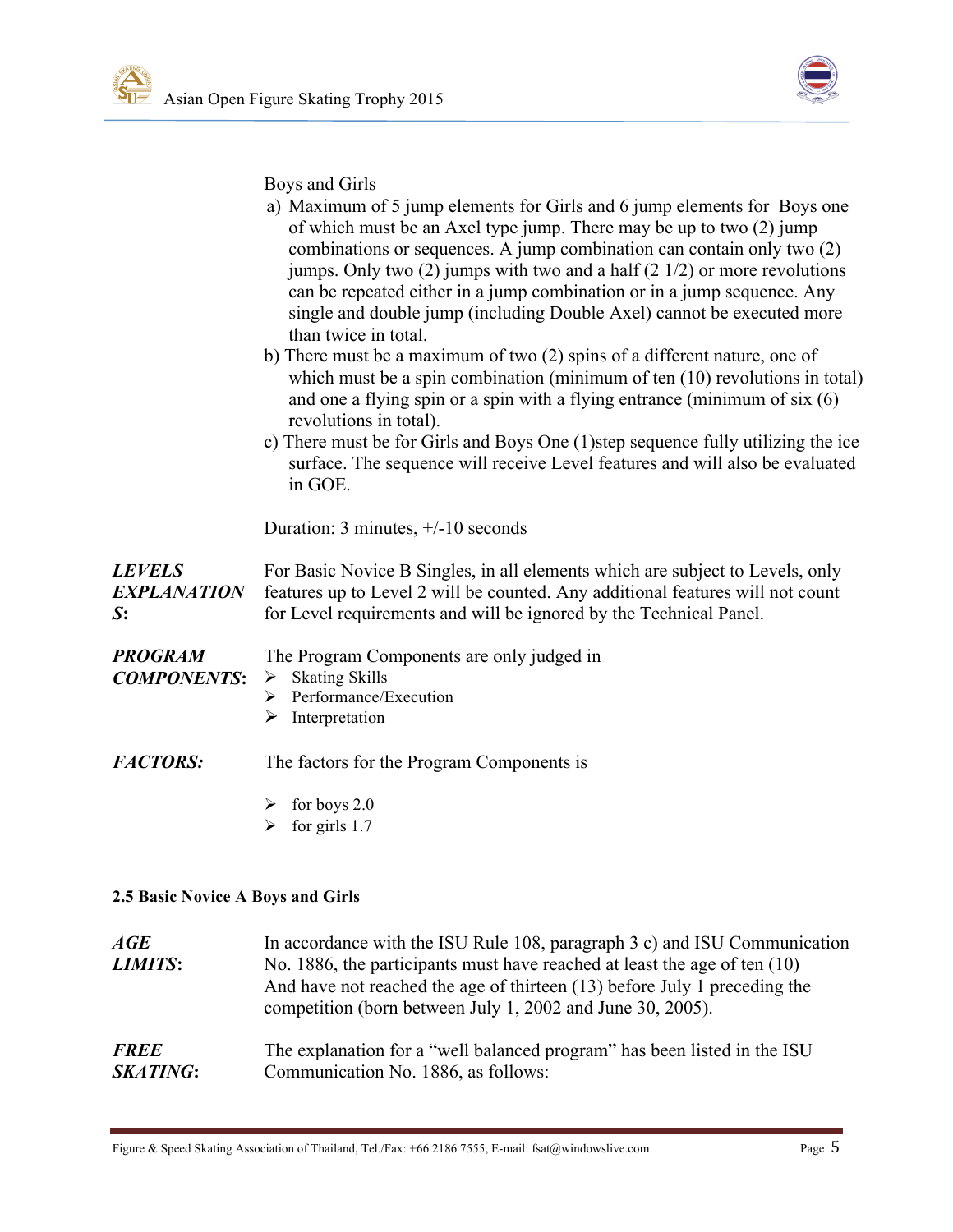

Boys and Girls

|                                                                      | a) Maximum of 4 jump elements for Girls and Boys one of which must be an<br>Axel type jump. There may be up to two $(2)$ jump combinations or<br>sequences. Jump combinations can contain only two (2) jumps. A jump<br>sequence can contain any number of jumps, but only two most difficult<br>jumps will be counted. Triple jumps are not permitted.<br>b) There must be a maximum of two $(2)$ spins of a different nature<br>(abbreviation), one of which must be a spin combination with or without<br>change of foot (minimum of six (6) revolutions in total) and one spin with no<br>change of position and with or without change of foot (minimum of six $(6)$ )<br>revolutions in total). Flying entry is allowed.<br>c) There must be one (1) step sequence with fully utilizing the ice surface.<br>Duration: 2 minutes and 30 seconds, $+/-10$ seconds |
|----------------------------------------------------------------------|-----------------------------------------------------------------------------------------------------------------------------------------------------------------------------------------------------------------------------------------------------------------------------------------------------------------------------------------------------------------------------------------------------------------------------------------------------------------------------------------------------------------------------------------------------------------------------------------------------------------------------------------------------------------------------------------------------------------------------------------------------------------------------------------------------------------------------------------------------------------------|
| <b>LEVELS</b><br><b>EXPLANATION</b><br>S:                            | For Basic Novice A Singles, in all elements which are subject to Levels<br>only features up to Level 2 will be counted. Any additional features will not<br>count for Level requirements and will be ignored by the Technical Panel.                                                                                                                                                                                                                                                                                                                                                                                                                                                                                                                                                                                                                                  |
| <b>PROGRAM</b><br><b>COMPONENTS:</b> $\triangleright$ Skating Skills | The Program Components are only judged in<br>Performance/Execution<br>➤                                                                                                                                                                                                                                                                                                                                                                                                                                                                                                                                                                                                                                                                                                                                                                                               |

*FACTOR:* The Factor of the Program Components is 2.5

# **3. ENTRIES & ENTREE FEE**

Each ISU member has the right to enter *up to 3 competitors for each category* in the Asian Open Figure Skating Trophy 2015.

Each ISU member has the right to nominate *up to 1 judge* who must be an international or ISU judge listed in the relevant ISU Communications.

Should there be too many judges nominated, the Organizing Committee and ASU Technical Committee reserve the right to draw for the composition of panels beforehand and inform those judges who are not drawn for service.

#### **Entries Deadline:**

- **Preliminary Entry Form -- June 30th 2015**
- **Final Entries – July 15th 2015**

Above entries form must be submitted by the ISU Member concerned to the Organizing Committee by letter, fax or electronic email to: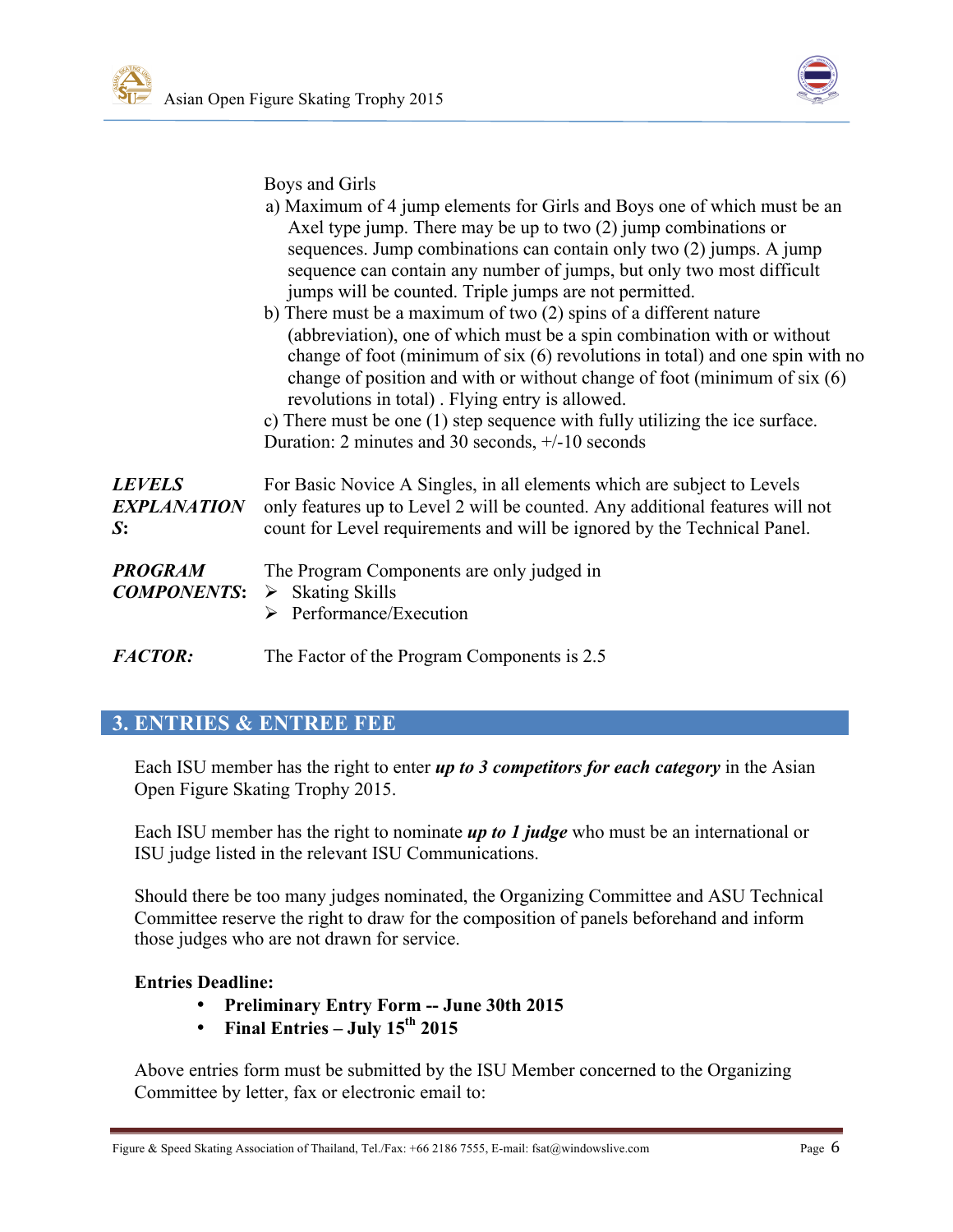



#### *Figure and Speed Skating Association of Thailand*

*286 Ramkhamkaeng Road, Huamark, Bangkapi, Bangkok 10240 TelePhone Phone: +66 (0) 2 186 7555 Fax: +66 (0)2 186 7555 E-mail: fsat@windowslive.com*

Competitors and Officials must submit, together with the entry forms, the "Declaration" and "Program Content Sheet" (for competitors only). It is not allowed to hand over the Program Content Sheets directly to the acting officials.

#### **Entry Fee**

The entry fee is US\$100. - per each competitor each category. The entry fee must be made by bank transfer before July 25th 2015.

# **4. MEALS, LODGING, PREPAYMENT AND TRAVEL EXPENSE**

The Organizing Committee will provide and cover the expenses for rooms and meals for the Judges and Referees, the Technical Controllers, the Technical Specialists and the Data & Replay Operators once the nomination has been officially accepted. The Organizing Committee will cover the above-mentioned expenses beginning from *dinner on August 4, 2015* until *breakfast on August 9, 2015*. If any longer period is agreed upon with the Organizing Committee, the period of coverage could be extended.

The Organizing Committee will cover the travel expenses (economy class) for the Referees, the Technical Controllers, the Technical Specialists and the Data & Replay Operators. All expenses incurred by any competitor or any kind of official of each participating ISU member will be the responsibility of the individual and must be paid upon departure.

# **5. ARRIVAL OF PARTICIPANTS**

All Referees, Technical Controllers, Judges, the Technical Specialists, all other Event Officials, Competitors, Team Leaders, Team Officials are requested to announce as soon as possible but not later than *July 7, 2015* to the Organizing Committee, by the enclosed forms, the names of the airlines, flight numbers, dates and times of arrival at Suvarnabhumi International Airport. Delegations and guests will be arrived at the Suvarnabhumi International Airport not later than August 4, 2015. The Teams (Competitors, Team Leaders and Federation Officials) will have priority to the transportation. Coaches, Medical Staff and Team Chaperones will be allowed to use the transportation if space is available.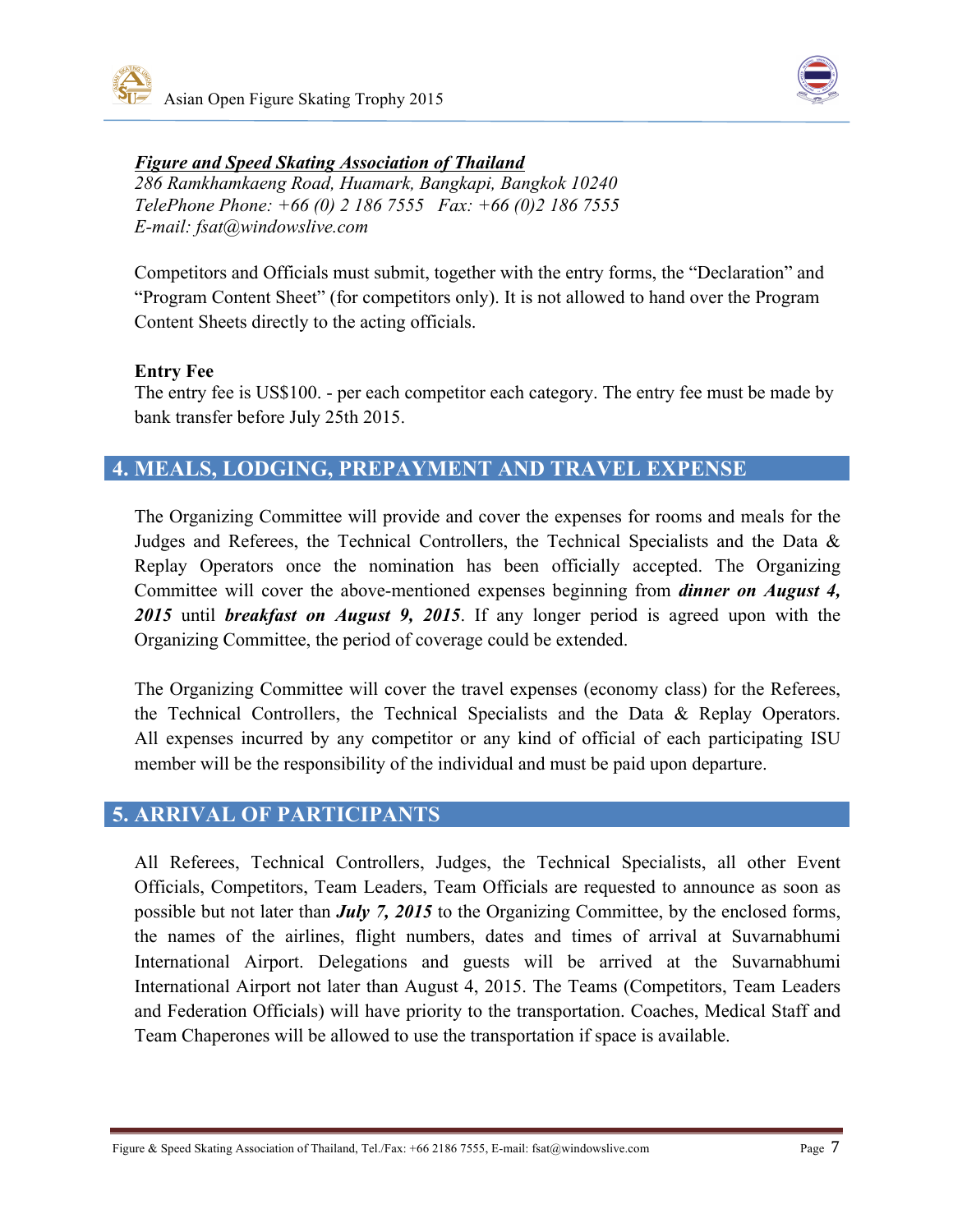



# **6. VISA**

For visa issue or visa application, please contact Ministry of Foreign Affair of the Kingdom of Thailand at the following link: http://www.mfa.go.th/main/en/services/4908

For more information or assistance on entry visa application; please kindly contact with the Organizing Committee:

#### *Figure and Speed Skating Association of Thailand*

*286 Ramkhamkaeng Road, Huamark, Bangkapi, Bangkok 10240 TelePhone: +66 2 186 7555 Fax: +66 2 186 7555 E-mail: fsat@windowslive.com*

# **7. OFFICIAL HOTEL**

#### **Brighton Hotel & Residence**

| Address : 222 Sampawut Road, Bangna, Bangkok 10260 Thailand |                            |
|-------------------------------------------------------------|----------------------------|
| Telephone: +66 2 393 3999                                   |                            |
| $\div$ +66 2 393 8228<br>Fax                                |                            |
| Website : www.brightonbangkok.com                           |                            |
| Contact person: Kochaphan Guadthaisong (Ms.)                |                            |
| E-mail: sales.co@brightonbangkok.com                        |                            |
| Room rates Including Tax & Breakfast                        |                            |
| Deluxe room (Single/Twins)                                  | : US\$ $70/$ room / night  |
| Junior Suite room (Single/Twins)                            | : US\$ $85/$ room / night  |
| Executive Suite (2 bedroom-one living room)                 | : US\$ $170/$ room / night |

#### **S31 Hotel Bangkok** (Official Hotel ASU Meeting)

Address : 545 Sukhumvit 31, Klongtoey-Nua,Wattana, Bangkok 10110 Thailand Telephone : + 66 2 260 1111 Website: www.s31hotel.com Room Rate Including Tax & Breakfast Duplex Suite (Single)  $25+30$ sq.m. : US\$ 140/ room / night Duplex Suite (Twin) 25+30sq.m. : US\$ 150/ room / night

## *IMPORTANT REMINDER:*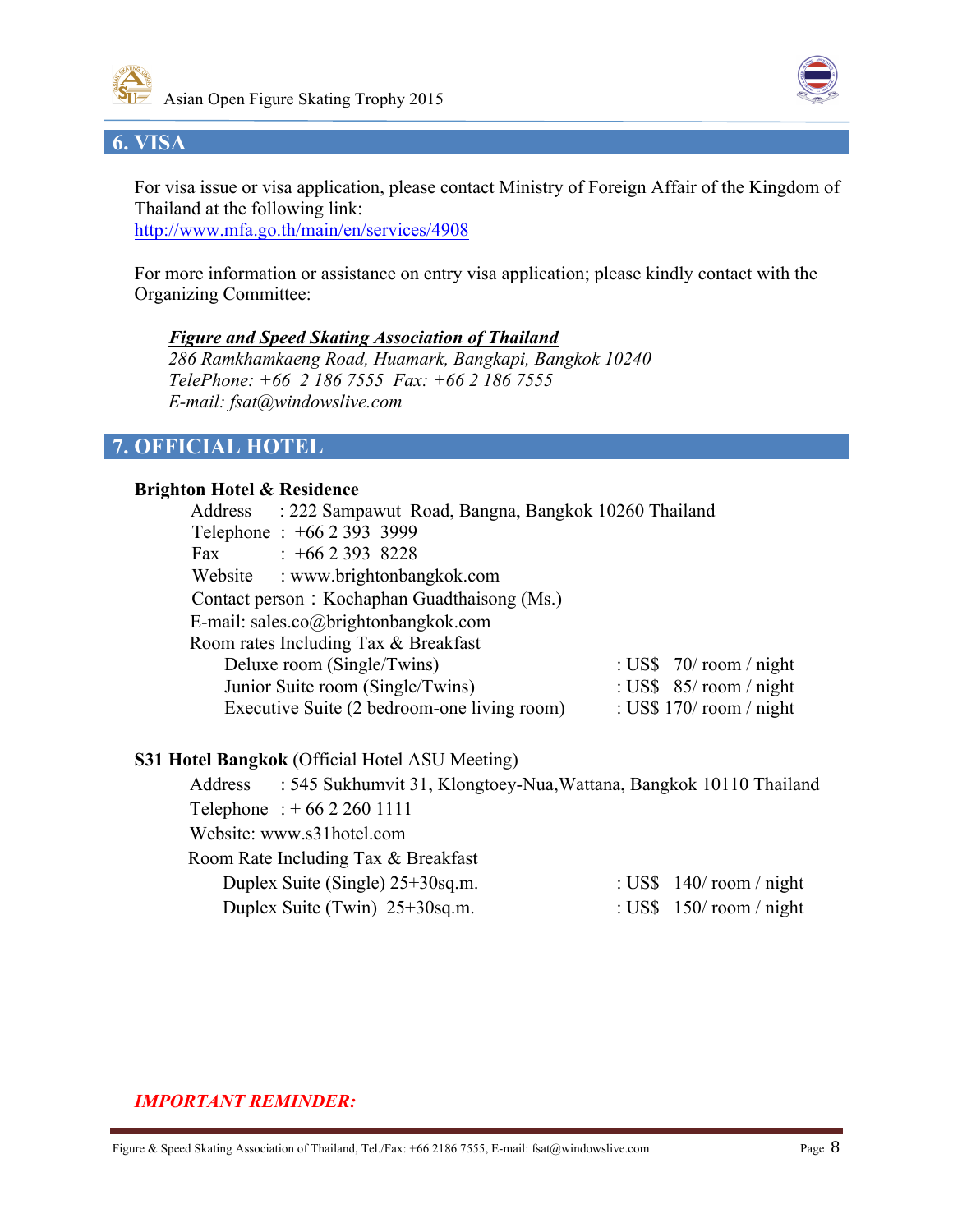



- Ø **Due to the limited number of rooms, the hotel reservation service will be provided based on the first-come-first-serve principle, a pre-payment of 50% total hotel fee should be deposit to the Organizing Committee before Saturday, July 25th 2015 via bank transfer, otherwise the requested hotel room cannot be guaranteed. All teams can make the hotel reservation by themselves.**
- Ø **Hotel reservation for all participating teams must be made through the Organizing Committee; the Official Hotel Form must be sent to the OC no later than July 15, 2015.**
- Ø **Please be aware that the airport pick-up service (for both arrival & departure) will not be provided to the teams who do not make their hotel reservations through the Organizing Committee.**
- Ø **There will be an additional transportation cost, if requested by the above mentioned participating teams.**

# **8. ACCREDITATION**

The official accreditation will be made at the **Ice Rink (IWIS)**. All the competitors and judges will be required to present their passports (and clearance certificate if passport is not the same as the member entering the competitor). Accreditation will not be issued without presentation of a valid passport.

#### **9. PRACTICE**

Official practices for competitors begin on August 5, 2015. The detailed schedule will be issued at the time of accreditation. According to ISU Regulations no competitor may practice in a rink other than the official rink or after having been accredited through the Organizing **Committee** 

## **10. DRAWS**

The draws for the order of the first segment of each category will be held individually per category at the Opening Draws on *August 5, 2015*. The place and time will be provided at the accreditation.

No immediate draw will be held after the first segment of each category. The starting order for the second segment (not valid for Basic Novice) will be in reverse order of the first segment result. In the case of any ties, there will be a draw to determine who skate first.

Figure & Speed Skating Association of Thailand, Tel./Fax: +66 2186 7555, E-mail: fsat@windowslive.com Page 9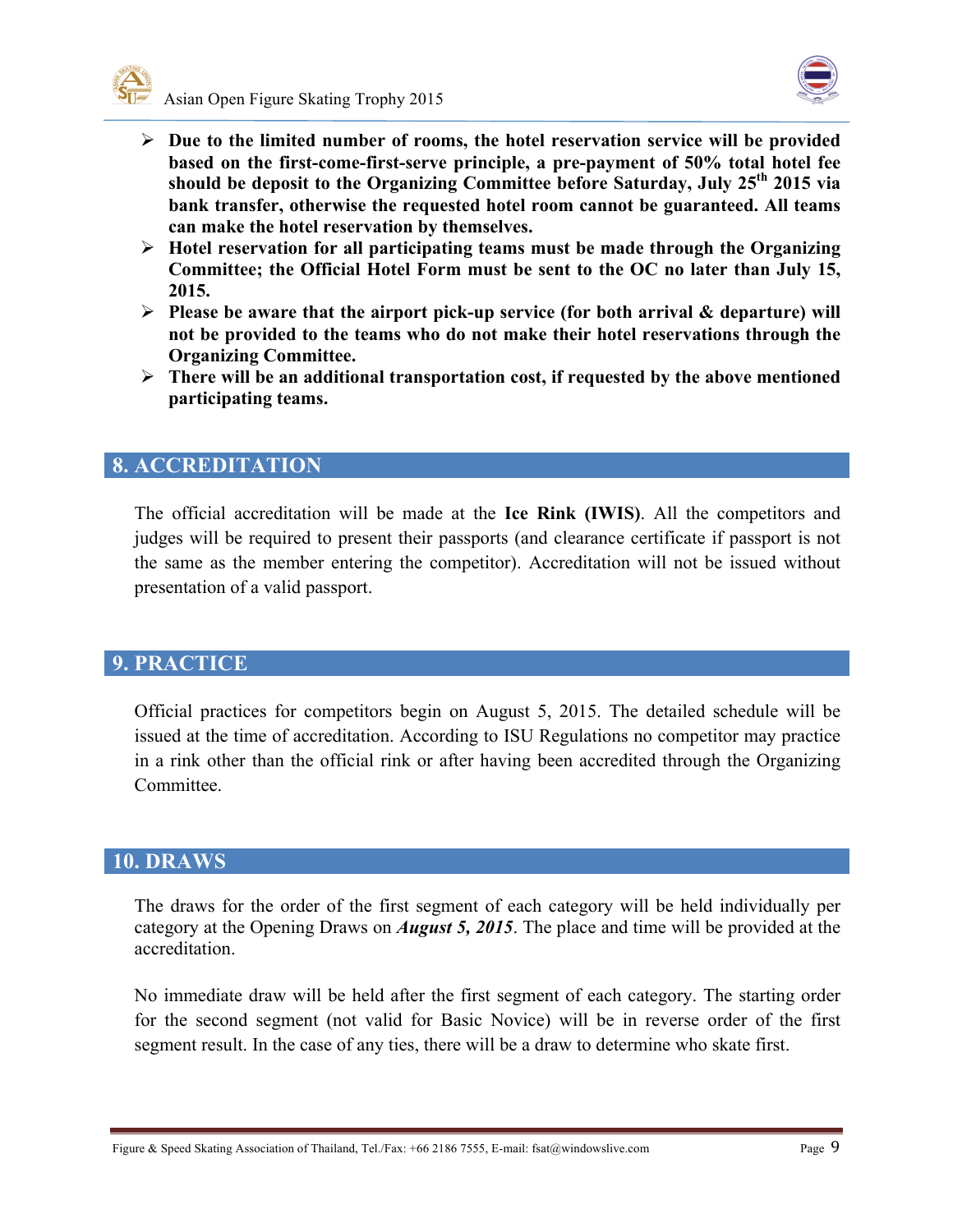



## **11. MUSIC**

All competitors shall furnish the competition music of excellent quality on Music CD format. The Music covers/discs must show the exact running time of the music (not skating time), which shall be certified by the competitor and by the coach at the time of the accreditation. Each program (short/free) must be recorded on one track respectively on a separate disc. Competitors must provide a back-up CD for each program.

The titles, composers and orchestras of the music for the Short Program and Free Skating, must be listed for each competitor on the official Music Form and attached to the official Entry Form. If music information is not complete or CDs not provided, accreditation will not be given.

#### **12. LIABILITY**

In accordance with ISU Rule 119, it is the sole obligation of each member participating in this event, to provide medical and accident insurance for themselves. Such insurance must assure full medical attendance and also the return to home country by air transport or by other expeditious means of the ill or injured person. The Organizing Committee assumes no responsibilities for or liability with respect to bodily or personal injury or property damage incurred by Competitors, Officials and other participants.

## **13. INFORMATION**

For further information, please contact: **Organizing Committee - Asian Open Figure Skating Trophy 2015** *Figure and Speed Skating Association of Thailand* 286 Ramkhamkaeng Road, Huamark, Bangkapi, Bangkok 10240 Telephone : +66 (0) 2 186 7555 Fax  $: +66(0)21867555$ E-mail : fsat@windowslive.com